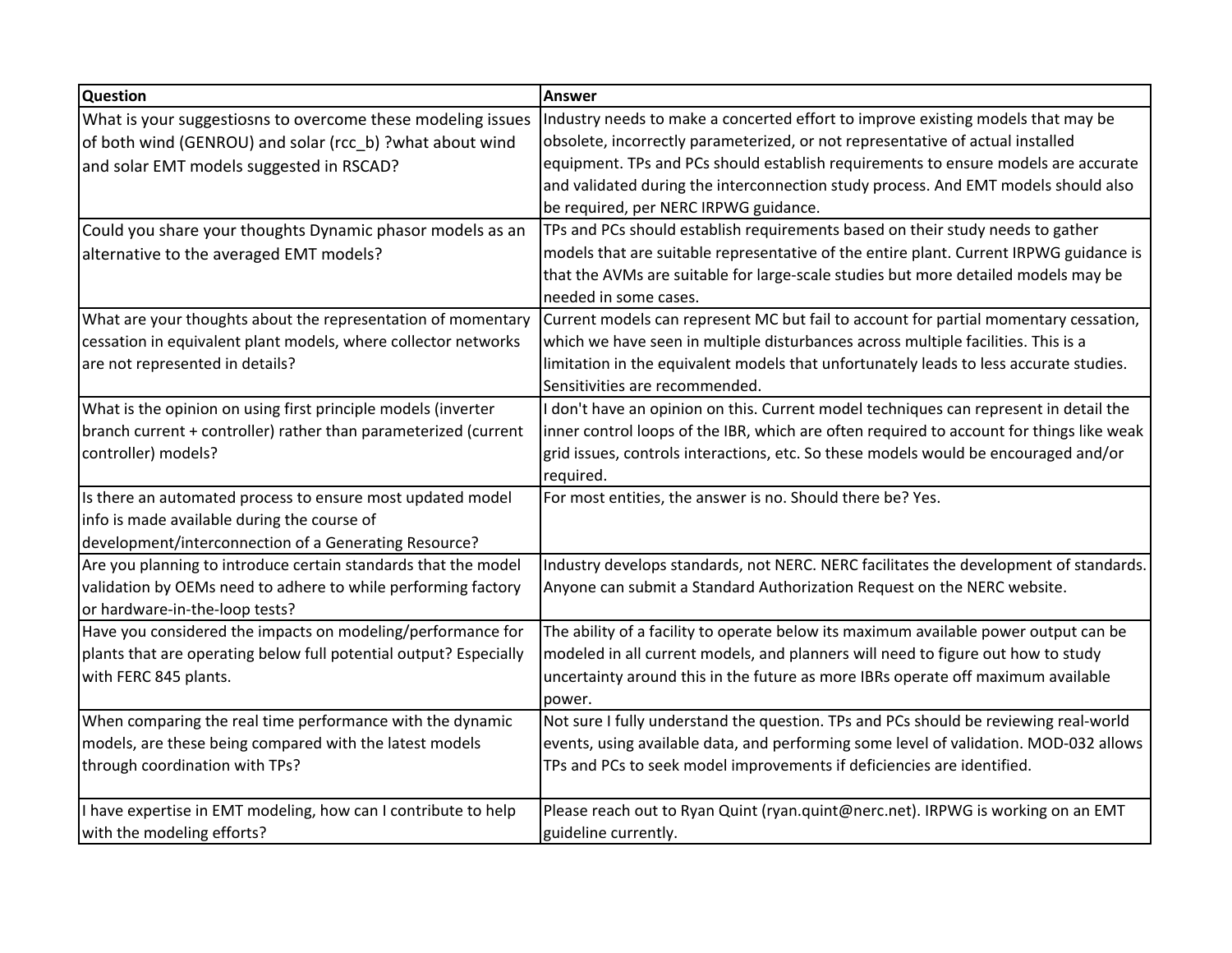| DER tripping- do you think its all Loss of mains protection or     | don't have good insights here. But I would guess it is inverter                            |
|--------------------------------------------------------------------|--------------------------------------------------------------------------------------------|
| some invertor control tolerance based? In these events             | controls/settings/protection, based on anecdotal evidence.                                 |
| distribution may see different angle move                          |                                                                                            |
| are you also simulating the local frequency dip that may be        | The discrepancies between the models and actual performance are so drastically             |
| happening at the same time in these events? hard to do i know,     | different, that the short-lived frequency spikes would not be the culprit of these         |
| but may be relevant to performance                                 | modeling issues.                                                                           |
| Is there some standard form available between DER owners and       | I am not familiar with DER-related topics in this area.                                    |
| grid owners, in order to standardize and specify the parameters    |                                                                                            |
| needed in these shared models?                                     |                                                                                            |
| Are there any publicly available EMT models that we can see as     | For the purposes of BPS reliability studies, NERC IRPWG does not advocate or support       |
| an example which shows how to properly model these IBR? Any        | the use of generic EMT models.                                                             |
| generic models?                                                    |                                                                                            |
| Is a black box EMT model from OEM sufficient for EMY studies?      | The EMT models should generally include some degree of black-boxing since specific         |
|                                                                    | OEM controls would be embedded and intellectual property would need to be                  |
|                                                                    | protected. Hence, most every EMT model used for BPS reliability studies should be          |
|                                                                    | black-boxed.                                                                               |
| are you considering specifying an EMT model being either open      | Having EMT models that are interoperable across tools/platforms/study horizons/etc.        |
| and translate-able between offline and realtime analysis, or wo    | would be a huge step in the right direction. We need more of that in this area.            |
| separate models that need to agree                                 |                                                                                            |
| Today, how much confidence do we have in EMT models that do        | As long as the OEM has verified/validated and certified that their model is a              |
| not use real code? ARe there controller standards that could       |                                                                                            |
|                                                                    | reasonable representation of the actual controls, who is to say otherwise? The proof is    |
| allow models wo requiring real code?                               | in the validation report We should focus on the "what" and not the "how"                   |
| If it is as bad as you suggest what is the risk of needing a black | Not sure I fully understand the question. TOPs and RCs are required to have blackstart     |
| start in the next 5 years?                                         | plans and cranking paths at all times, ready to be called upon if needed. What is the      |
|                                                                    | risk of a large-scale outage? I cannot speak to that, but the discrepancies between        |
|                                                                    | models and actual performance are currently systemic and problematic across a large        |
|                                                                    | portion of the BPS. This is a concern and risk to BPS reliability.                         |
|                                                                    |                                                                                            |
| Should inverter controls be standardized as synchronous            | I will leave this question alone, as it is controversial :) But standardization could help |
| generators do? This would made modeling and simulation easier.     | ensure some degree of modeling accuracy, and I know IEEE P2800 is working to               |
|                                                                    | accomplish this.                                                                           |